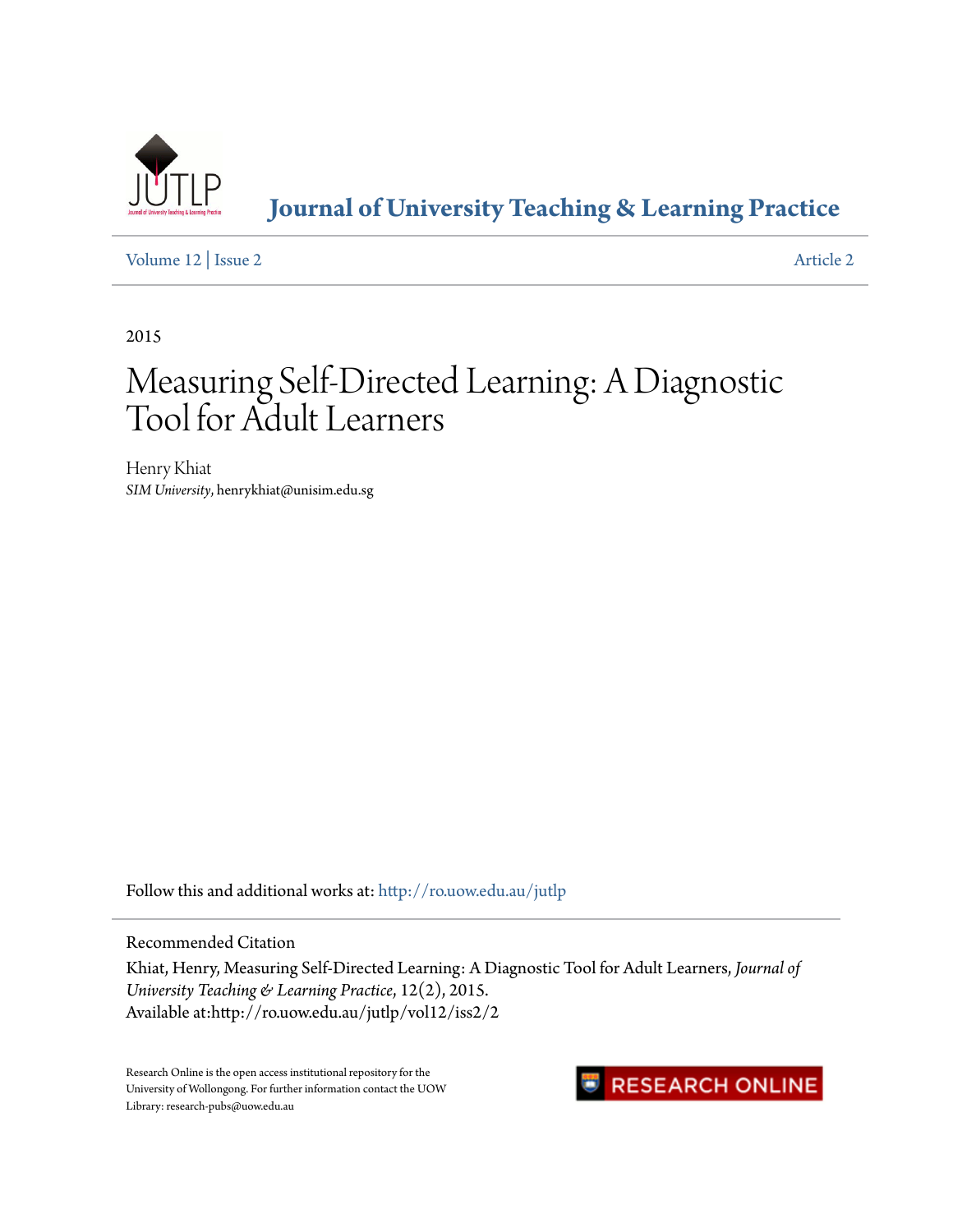## Measuring Self-Directed Learning: A Diagnostic Tool for Adult Learners

#### **Abstract**

Self-directed learning is an important form of adult learning (Caffarella, 1993; Knowles, 1975; Knowles, Holton & Swanson, 2005; Merriam, 2001; Merriam & Caffarella, 1999). The strategies of self-directed learning allow adult learners to cope better with their studies while fulfilling family, work and other commitments. This study conceptualised and validated a learning diagnostic test in the context of SIM University (UniSIM), an adult learning institution, in Singapore. The learning diagnostic tool allows the students to identify their strengths and weaknesses in areas of self-directed learning. The study employed a survey research methodology. 1,960 students responded to the survey, and the statistical methods of exploratory and confirmatory factor analysis were used in the analysis. The confirmatory factor analysis showed that the final model of self-directed learning, as actualised through the items of the learning diagnostic tool, has a good fit on the data, thus affirming the strong validity and reliability of the tool. This validated learning diagnostic tool currently serves as one of the student learning support measures to help UniSIM students to be self-directed learners.

#### **Keywords**

factor analysis, learning diagnostics, self-directed learning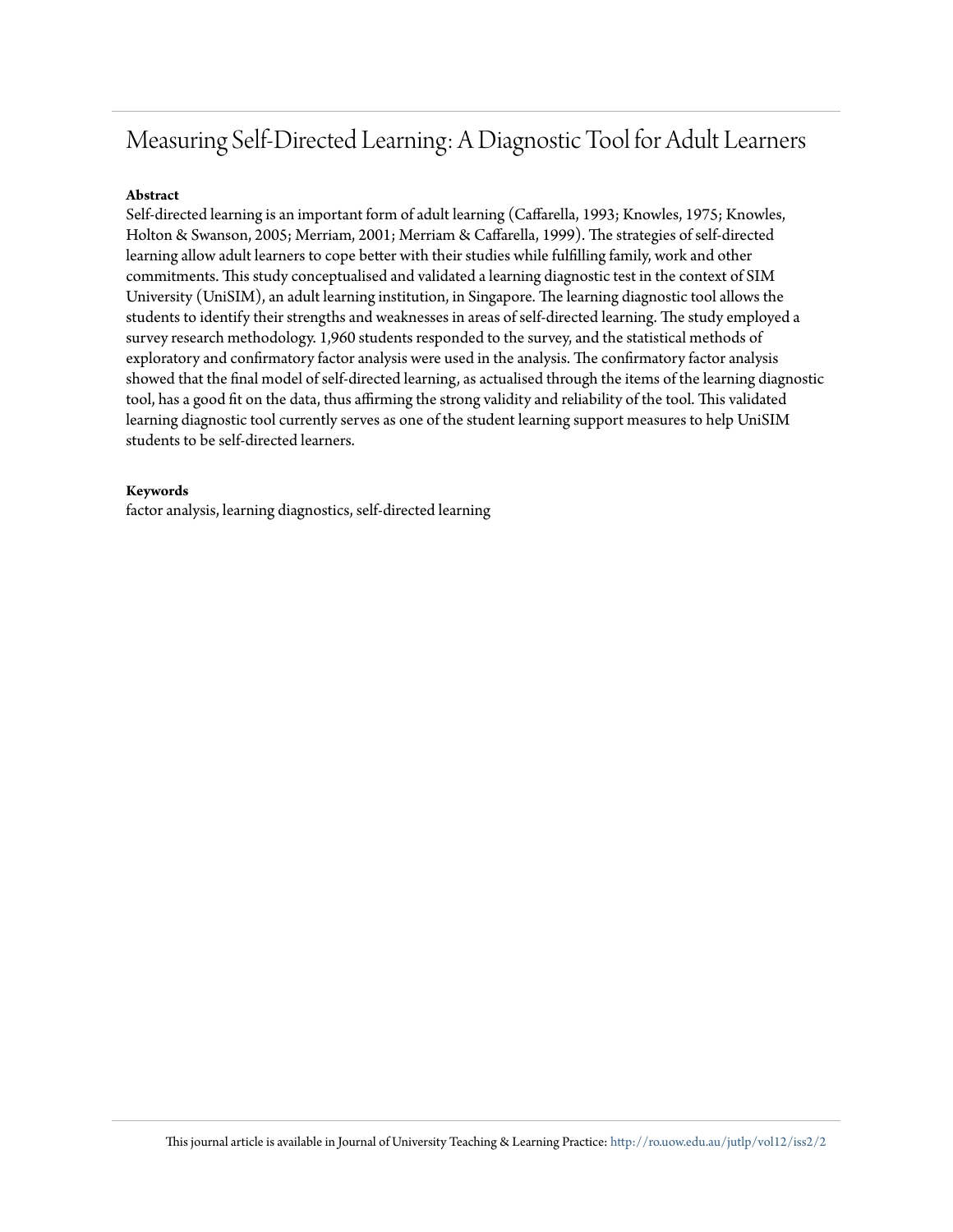## **Introduction**

An adult student is typically a student above 24 years old who is juggling different roles as a student, worker, spouse and/or parent and is at least one year absent from studying in a learning institution (Howell 2001; Vander Zanden 2007). In Singapore, adult learners generally undertake government government-subsidised part-time degrees in one of the three publicly funded universities (National University of Singapore, Nanyang Technological University and Singapore Management University) or Singapore's only private university, SIM University (UniSIM). Others undertake degrees courses offered by foreign universities through private educational institutions. It was in the context of SIM University, which has an enrolment of 14,000 adult learners, that this research was situated.

Self-directed learning is an important form of adult learning (Caffarella 1993; Knowles 1975; Knowles, Holton & Swanson 2005; Merriam 2001; Merriam & Caffarella 1999). Brockett and Hiemstra (1991) proposed that self-directed learning involves a process that centres on the learners assessing their learning needs, securing the relevant learning resources and activities, conducting the planned learning activities and, finally, assessing their resultant learning. For students to be self-directed learners, Doyle (2008, p.69) identified a number of important personal skills they need to master:

- Finding and evaluating quality sources of information
- Identifying important information in quality sources
- Organising information in meaningful ways
- Writing reports and papers
- Managing time
- Remembering what has been learned
- Using problem-solving systems
- Monitoring one's own learning (meta-cognition)

In addition, Candy (1991) and Knox (1986) stated that the types of learning strategies andresources used by self-directed students may be group-based too. The learning resources and activities may include study-group collaboration, internships, online discussion and group learning activities. According to Jossberger, Brand-Gruwel, Boshuizen and Wiel (2010), a self-directed learner can self-regulate their learning. Ambrose, Bridges, DiPietro, Lovett and Norman (2010, pp.192-193) offered a meta-cognitive model for a self-regulation cycle:

- Assess the task at hand, taking into consideration the task's goals and constraints.
- Evaluate their own knowledge and skills, identifying strengths and weaknesses.
- Plan their approach in a way that accounts for the current situation.
- Apply various strategies to enact their plan, monitoring their progress along the way.
- Reflect on the degree to which their current approach is working so that they can adjust and restart the cycle as needed.

This model is somewhat similar to the cycle of self-regulation proposed by Zimmerman (2000) and Pintrich (2004), which consists of a forethought and planning phase, performance-monitoring phases and a performance-reflection phase.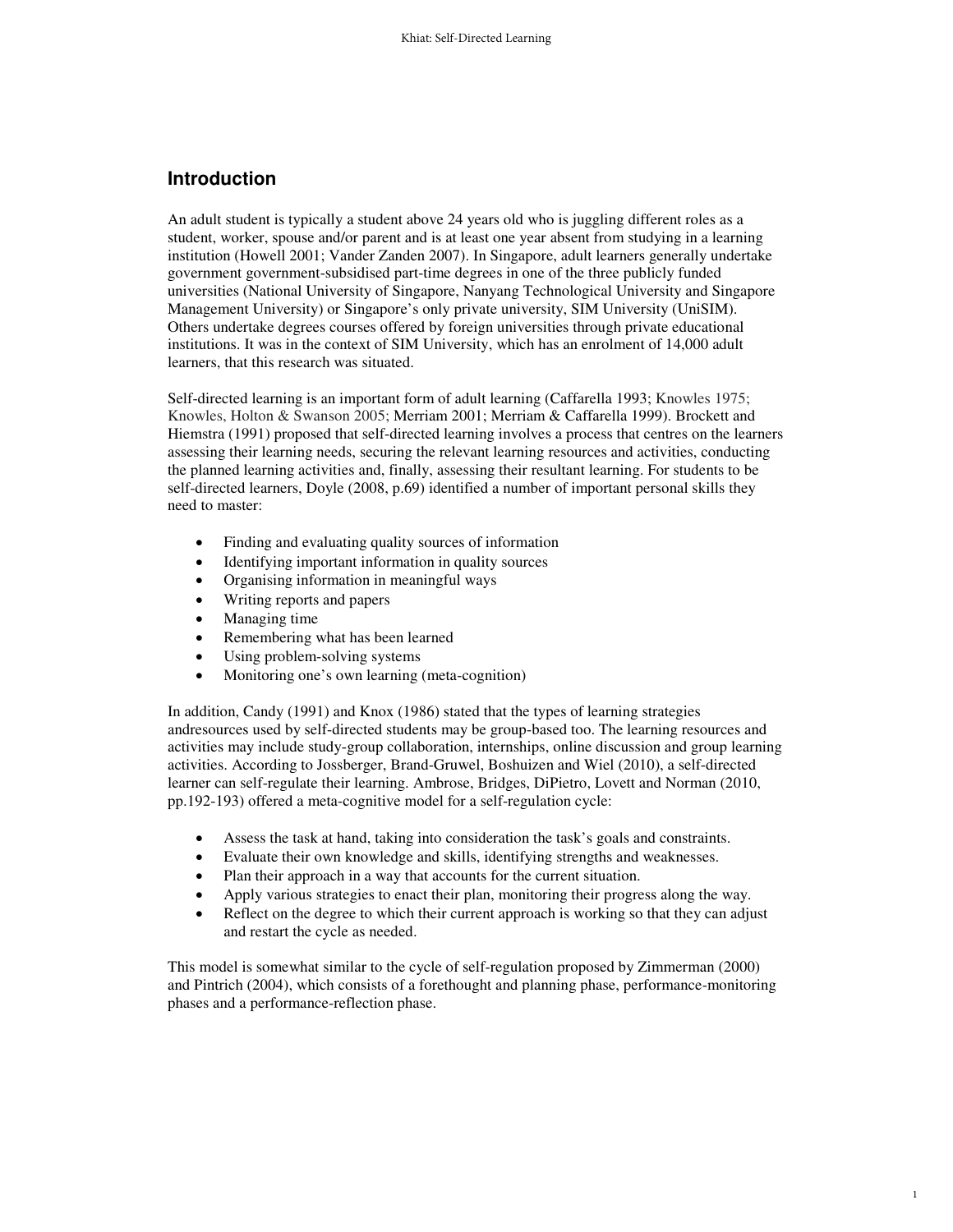The concept of self-directed and self-regulated learning are not distinguished clearly in the literature, and in fact are used interchangeably in many studies (Saks & Leijen 2014). Although there are some theoretical differences between self-directed and self-regulated learning, their fundamental operationalising principles remain the same (Garrison 1997; Jossberger, Brand-Gruwel, Boshuizen & Wiel 2010; Robertson 2011; Saks & Leijen 2014). Since this study focused on strategies to be better learners, instead of theories of self-directed learning, there was no attempt to distinguish between the concepts of self-directed and self-regulated learning.

The sustainability of self-regulated learning depends significantly on the motivation of the learner (Pintrich 2000; Wang & Holcombe 2010; Zimmerman 2008). Learners' motivation guides their determination of the value of the learning tasks and the level of persistence and effort they devote to achieving them (Ommundsen, Haugen & Lund 2005; Wang & Holcombe 2010). Self-regulation processes include goal-setting (Schunk 2001; Grow 1991; Zimmerman 2008), planning the strategies and timelines to achieve the goals (Ambrose et. al. 2010; Pressley & Woloshyn 1995; Schunk 2001; Zimmerman 2008) and flexibly implementing learning strategies (Ambrose et. al. 2010; Paris & Paris 2001; Zimmerman 2008). The strategies used to achieve the learning goals may include (among others) reading, writing, listening, asking, note-taking, memorisation techniques and collaborating with peers (Ambrose et. al. 2010; Doyle 2008; Grow 1991; Hofer, Yu & Pintrich 1998; Newman 2008; Weimer 2002). These strategies are generally similar to those proposed by authors who studied self-directed learning, since their fundamental operationalising principles are generally similar.

Learners' level of self-regulation is found to be positively correlated to their academic performance, motivation and persistence (Baker, Chard, Ketterlin-Geller, Apichatabutra & Doabler 2009; Schunk 1996; Cleary, Platten & Nelson 2008; Zimmerman & Kitsantas 1999). Courses on study skills that are designed to increase students' self-regulation are effective in preparing them for school learning (Byrd & McDonald 2005; Cofer & Somers 2000; Derby & Smith 2004; Perels, Dignath & Schmitz 2009; Wigfield, Guthrie, Perencevich, Taboada, Klauda, McRae & Barbosa 2008). Therefore, it is important that students learn the relevant self-regulation or self-directed learning skills and strategies to be successful. To increase and enhance the strategies they can used to improve their self-direction or self-regulation in learning, other than personal discovery, which is usually long and frustrating (Zimmerman 2000), useful strategies can be imparted to them through direct instruction (Zimmerman 2008), guided and independent practice (Lee, McInerney & Liem 2010), instructor feedback (Duijnhouwer, Prins & Stokking 2010; Labuhn, Zimmerman & Hasselhorn 2010), peer support (Patrick, Ryan & Kaplan 2007) and pedagogical adaptation (Gibson, Hauf & Long 2011; Graham & Harris 2005).

In the context of UniSIM, a number of resources and workshops help adult students build up their repertoire of self-directed learning strategies. However, the students might not know the strategies of self-directed learning in which they are strong or weak. Only when the students know which of the self-directed learning skills they are lacking can they use the available resources effectively. Therefore, this study aimed to help UniSIM student identify their strengths and weaknesses in selfdirected learning by designing and validating a learning diagnostic tool in the context of UniSIM.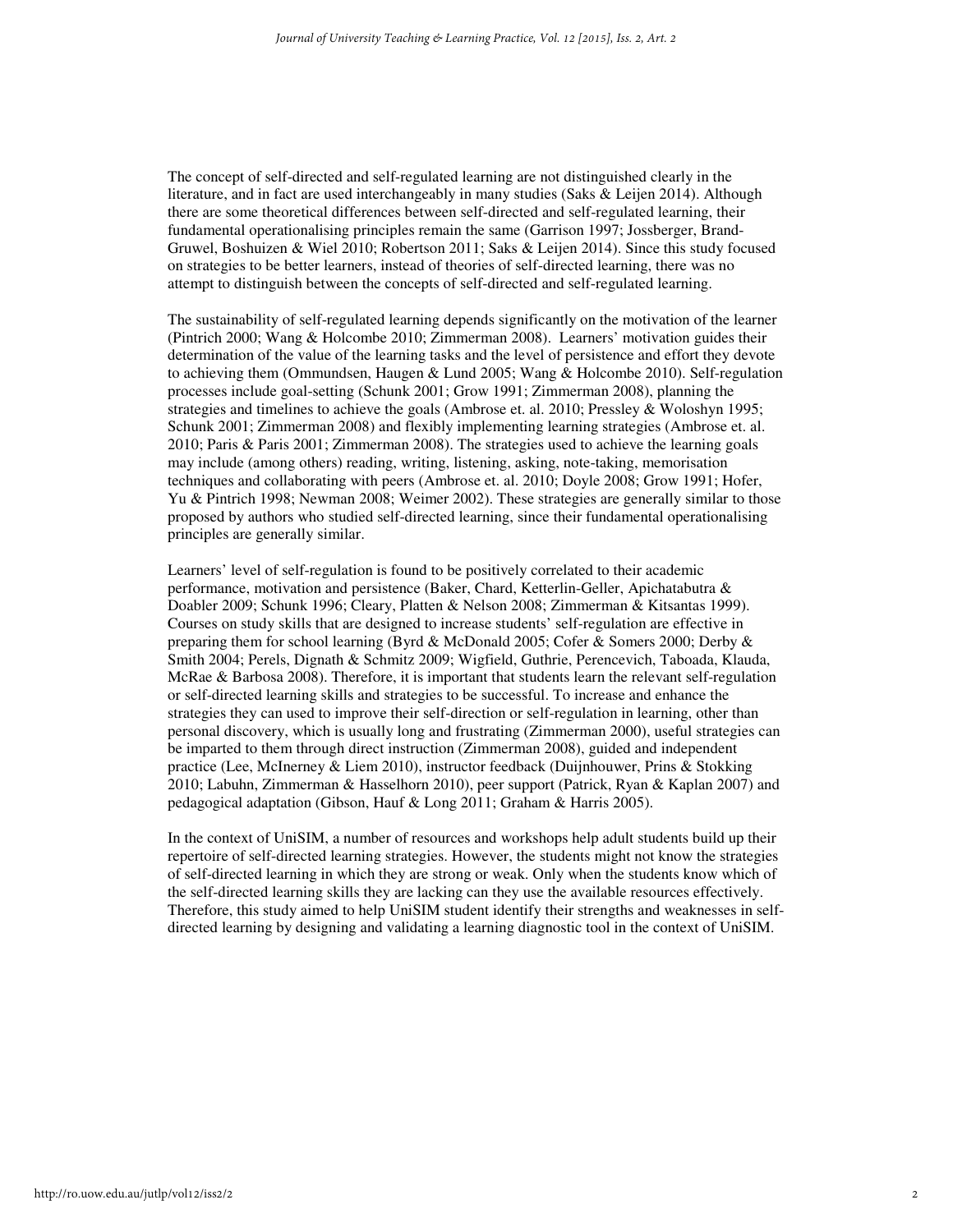## **Methodology**

#### **Data collection**

To understand UniSIM students' learning patterns and needs, an invitation to participate in an anonymous and voluntary online survey was sent to 12,698 students from 22 July 2013 to 9 September 2013. A total of 1,695 students responded to the survey (a 13.4% response rate), and 1,219 students completed it. The survey contained items that were designed to hypothetically measure students' level of competence in self-directed learning skills. The respondents were randomly selected into two groups in the process of validating the learning diagnostic tool. One group consisted of 741 respondents (to ensure an acceptable ratio of subjects to variables) whose data was used in the exploratory factor analysis process to reduce the items in the original list of items that had been hypothesised to measure different competence levels of students' self-directed skills. The other group consisted of 478 respondents whose data were used in the confirmatory factor analysis process to confirm the conceptual structure of students' self-directed learning skills competence in the context of UniSIM, thus further validating the questionnaire.

#### **Design of tool items**

From the literature review conducted in this study, 70 conceptualised items were formulated in the questionniare to measure different aspects of self-directed learning skills. They were then checked for content validity by faculty members in the Teaching and Learning Centre at UniSIM.

#### **Validation of tool items**

The validation process for the tool items was conducted through factor analysis. The ratio of subjects to variables in this factor analysis process was 10:6. The extraction method Principal Axis Factoring and Oblimin's rotation method were used in the analysis. The original list of items**,** each item evaluated on a scale of 1 (Strongly Disagree) to 7 (Strongly Agree) used in the factor analysis is shown in Table 1.

| No.                         | <b>Item</b>                                                                                       |
|-----------------------------|---------------------------------------------------------------------------------------------------|
| $\mathbf{I}$                | I can see the benefits for my work and/or personal development from completing the<br>program.    |
| $\mathcal{D}_{\mathcal{L}}$ | I do not monitor how much I have achieved in terms of learning at each stage of a course.         |
| 3                           | I know what I want to achieve in terms of learning from the program.                              |
| $\overline{4}$              | I am at a loss as to what I should be learning over the duration of a course.                     |
| 5                           | I set targets to achieve for assignments and examinations for each course.                        |
| 6                           | I do not know why I chose the degree program I have enrolled in.                                  |
| 7                           | I find time to study the learning materials and/or resources in a course.                         |
| 8                           | I do not know what I'm supposed to be doing whenever I sit down to study.                         |
| 9                           | I feel that I have too much to accomplish in terms of learning towards the end of each<br>course. |
| 10                          | I do not submit my assignments on time.                                                           |
| 11                          | I plan what I need to learn in a course.                                                          |

**Table 1: Original list of items used in the factor analysis**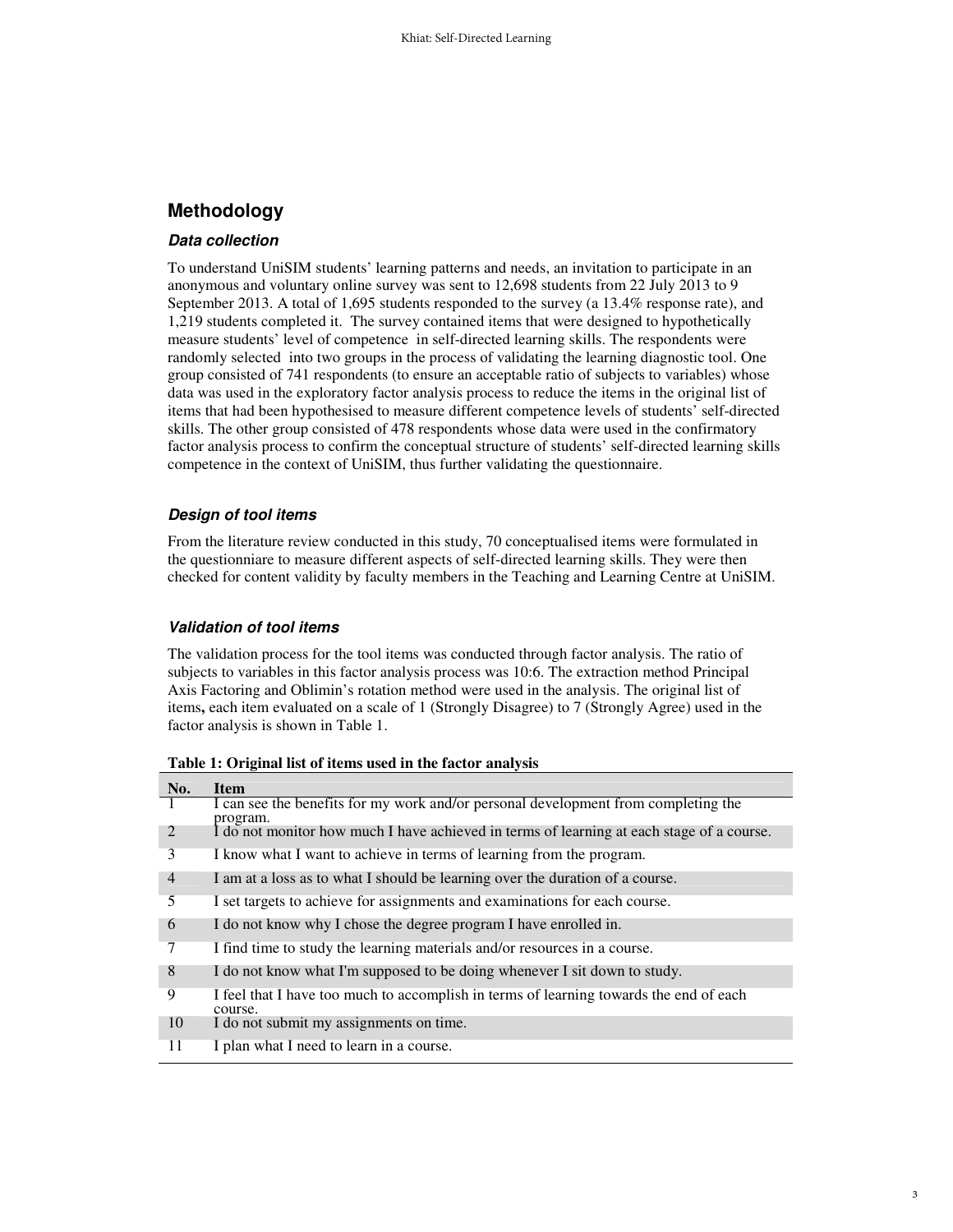| 12 | I set aside enough time to study for examinations and/or do the assignments in a course.  |
|----|-------------------------------------------------------------------------------------------|
| 13 | I persist in finishing uncompleted study tasks as quickly as possible.                    |
| 14 | I keep postponing my study tasks designated in a course.                                  |
| 15 | I find studying for the course is of high priority for me.                                |
| 16 | I prefer to do other things than study the learning materials or resources.               |
| 17 | I find excuses for not studying for courses.                                              |
| 18 | I follow my study schedule.                                                               |
| 19 | I do not understand what my instructor says during online presentations.                  |
| 20 | I do not know how to pick up important information during online presentations.           |
| 21 | I cannot focus during online presentations.                                               |
| 22 | I do the required reading before online presentations.                                    |
| 23 | I can follow the pace of online presentations.                                            |
| 24 | I reflect on what I have learnt during online presentations.                              |
| 25 | I do not understand the assigned readings.                                                |
| 26 | I cannot relate the content of the readings to the course objectives.                     |
| 27 | I relate the content of the learning materials or resources to my work or life.           |
| 28 | I understand what I have written in my own notes taken in seminars or online              |
| 29 | presentations.<br>I do not know how to make notes from my readings.                       |
| 30 | My notes are sufficient to help me prepare for examinations/assignments.                  |
| 31 | I do well on my assignments.                                                              |
| 32 | I do not know what is required in my assignments.                                         |
| 33 | I do not know how to write my assignments.                                                |
| 34 | I am able to present the information in my assignments clearly.                           |
| 35 | The information I gathered for my assignments is relevant.                                |
| 36 | I do not know what information to search for in doing my assignments.                     |
| 37 | I learn from my instructor and peers during online discussions.                           |
| 38 | I do not know how to prepare for online discussions.                                      |
| 39 | I can follow the content of threaded discussions.                                         |
| 40 | I do not know what to write in response to discussion topics posted on discussion forums. |
| 41 | I love attending seminars.                                                                |
| 42 | I am physically drained when I am studying.                                               |
| 43 | I feel motivated whenever I am studying.                                                  |
| 44 | I fear not doing well on my assignments/assessments.                                      |
| 45 | I am demoralised when I do not meet the expectations I set for myself in my studies.      |
| 46 | I do not worry about not submitting my assignment on time.                                |
| 47 | I do not understand what my instructor says during the seminar sessions.                  |
| 48 | I do not know how to pick up important information during seminars.                       |
| 49 | I cannot focus during seminars.                                                           |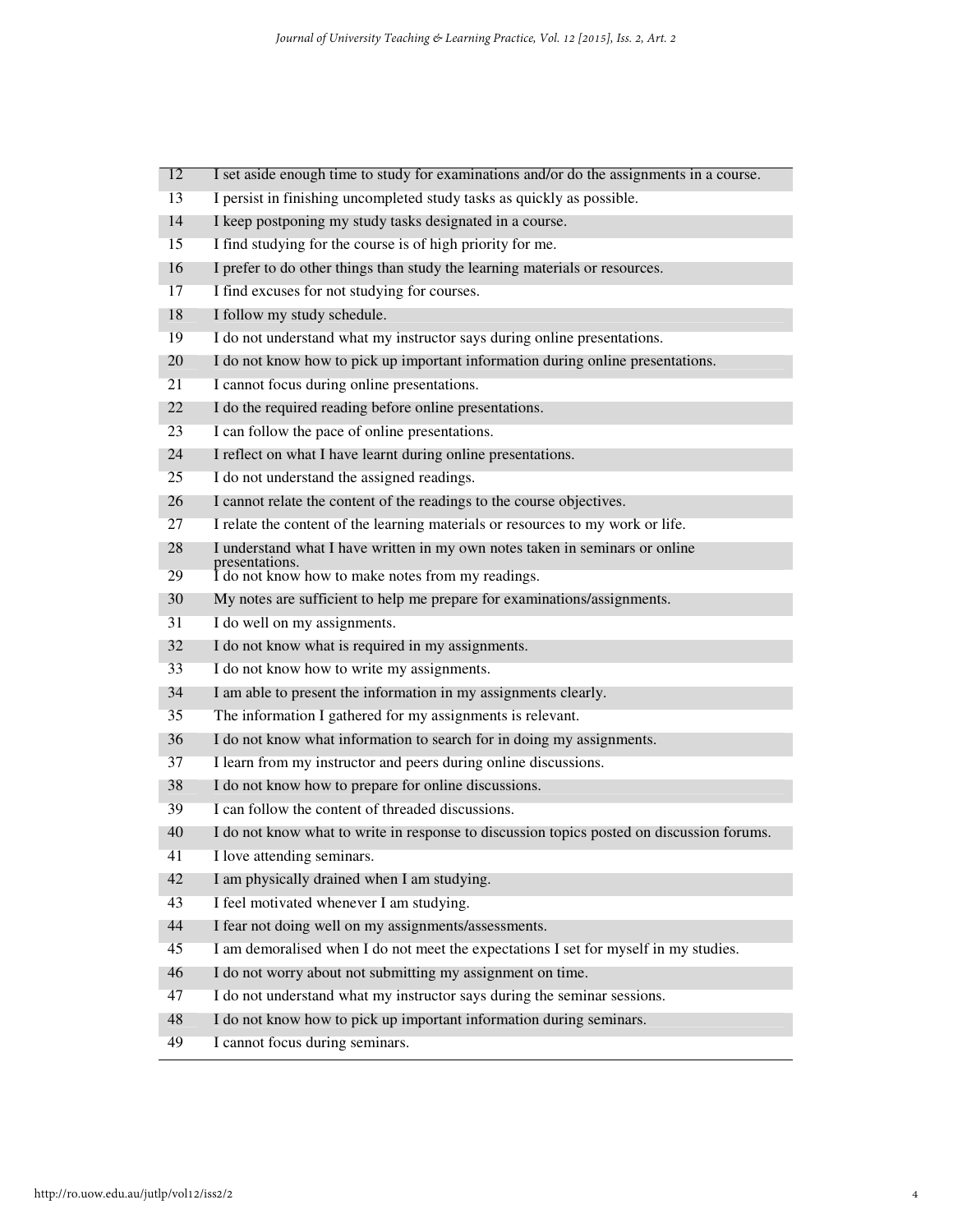| 50 | I do the required reading before seminars.                                                              |
|----|---------------------------------------------------------------------------------------------------------|
| 51 | I learn from my instructor and peers during seminars.                                                   |
| 52 | I reflect on what I have learnt during seminars.                                                        |
| 53 | I can remember the required facts and knowledge during tests and examinations.                          |
| 54 | I am nervous during tests and examinations.                                                             |
| 55 | I am able to complete all the questions in tests and examinations.                                      |
| 56 | I do not understand what is required of me when tackling the questions in tests and<br>examinations.    |
| 57 | I do poorly in tests and examinations.                                                                  |
| 58 | I feel confident when taking tests and examinations.                                                    |
| 59 | The internet makes my life more interesting.                                                            |
| 60 | I try to avoid study work that needs computers.                                                         |
| 61 | I use social media such as Facebook, Twitter, internet forums etc. regularly.                           |
| 62 | I feel intimidated whenever I use the internet.                                                         |
| 63 | I have problems using computer software and hardware.                                                   |
| 64 | I am very comfortable using a computer.                                                                 |
| 65 | The internet provides me with a wealth of resources for my assignments.                                 |
| 66 | I do not know how to evaluate and extract relevant information from the internet for my<br>assignments. |
| 67 | I am able to use the information I gathered in my assignments meaningfully.                             |
| 68 | I do not know how to use the library resources.                                                         |
| 69 | I spend too much time researching information for my assignments.                                       |
| 70 | The library resources are very useful for researching my assignments.                                   |

The Kaiser-Meyer-Olkin Measure of Sampling Adequacy was 0.858, and the Bartlett's Test of Sphericity was significant ( $\chi^2$  (325) = 7861.886, *p* < .05). The determination of the correlation matrix was approximately 0.0000212. There were two (0.0%) non-redundant residuals between observed and reproduced correlations with absolute values greater than 0.05. A 10-factor solution (Table 2) was produced; it accounted for 60.04% of the variation in the data. Forty-four items were removed from the original list of items.

#### **Table 2: Pattern matrix of the 10-factor solution**

**Pattern Matrix<sup>a</sup>**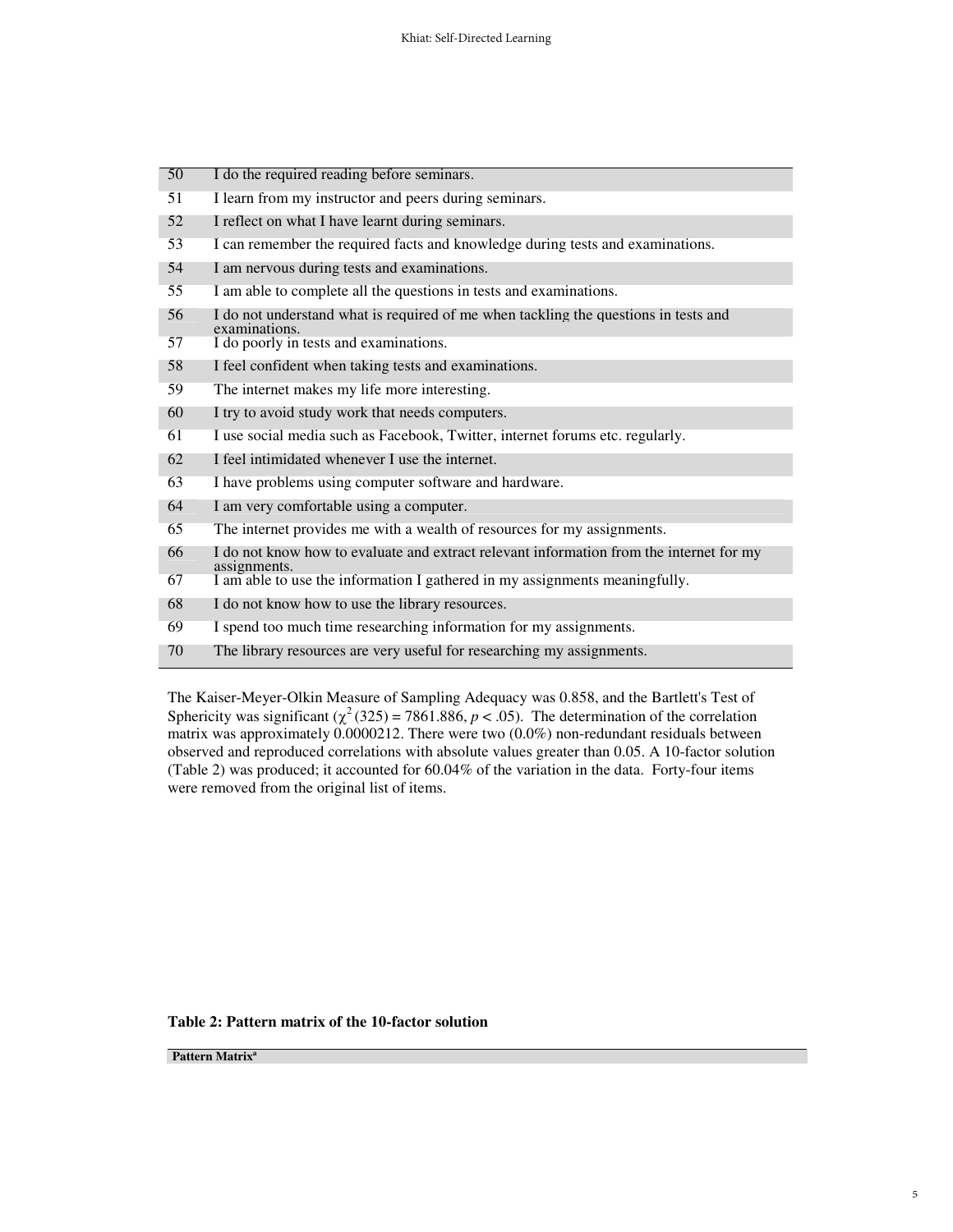|                                                     | Factor       |                |      |                |         |          |      |               |      |         |
|-----------------------------------------------------|--------------|----------------|------|----------------|---------|----------|------|---------------|------|---------|
|                                                     | $\mathbf{1}$ | $\overline{2}$ | 3    | $\overline{4}$ | 5       | 6        | 7    | 8             | 9    | 10      |
| Cronbach's Alpha Coefficient                        |              | .783 .860      | .721 | .782           | .791    | .816     | .662 | .859          | .697 | .749    |
| The information I gathered for my assignments is    | .851         |                |      |                |         |          |      |               |      |         |
| relevant. $(F1.1)$                                  |              |                |      |                |         |          |      |               |      |         |
| I am able to present the information in my          |              |                |      |                |         |          |      |               |      |         |
| assignment clearly. (F1.2)                          | .716         |                |      |                |         |          |      |               |      |         |
| I do not know how to pick up important              |              | .851           |      |                |         |          |      |               |      |         |
| information during online presentations. (F2.1)     |              |                |      |                |         |          |      |               |      |         |
| I do not understand what my instructor says during  |              |                |      |                |         |          |      |               |      |         |
| online presentations. (F2.2)                        |              | .803           |      |                |         |          |      |               |      |         |
| I cannot focus during online presentations (F2.3)   |              | .768           |      |                |         |          |      |               |      |         |
| I fear not doing well for my                        |              |                | .769 |                |         |          |      |               |      |         |
| assigmments/assessments. (F3.1)                     |              |                |      |                |         |          |      |               |      |         |
| I am demoralised when I do not meet the             |              |                | .709 |                |         |          |      |               |      |         |
| expectations I set for myself in my studies. (F3.2) |              |                |      |                |         |          |      |               |      |         |
| I feel intimidated whenever I use the internet.     |              |                |      | .854           |         |          |      |               |      |         |
| (F4.1)                                              |              |                |      |                |         |          |      |               |      |         |
| I have problems using computer software and         |              |                |      | .802           |         |          |      |               |      |         |
| hardware. (F4.2)                                    |              |                |      |                |         |          |      |               |      |         |
| I try to avoid study work that needs computers.     |              |                |      | .554           |         |          |      |               |      |         |
| (F4.3)                                              |              |                |      |                |         |          |      |               |      |         |
| I find excuses for not studying for courses. (F5.1) |              |                |      |                | $-955$  |          |      |               |      | $-.102$ |
| I prefer to do other things than study the learning |              |                |      |                | $-.596$ |          |      | $.114 - .131$ |      |         |
| materials or resources. (F5.2)                      |              |                |      |                |         |          |      |               |      |         |
| I keep postponing my study tasks designated in a    |              |                |      |                | $-.478$ |          |      |               |      | .181    |
| course. $(F5.3)$                                    |              |                |      |                |         |          |      |               |      |         |
| I do not know how to prepare for online             |              |                |      |                |         | $-.810$  |      |               |      |         |
| discussion. (F6.1)                                  |              |                |      |                |         |          |      |               |      |         |
| I do not know what to write in response to the      |              |                |      |                |         |          |      |               |      |         |
| discussion topics posted on discussion forums.      |              |                |      |                |         | $-0.785$ |      |               |      |         |
| (F6.2)                                              |              |                |      |                |         |          |      |               |      |         |
| I learn from my instructor and peers during         |              |                |      |                |         |          | .772 |               |      |         |
| seminars. (F7.1)                                    |              |                |      |                |         |          |      |               |      |         |
| I reflect on what I have learnt during seminars.    |              |                |      |                |         |          | .470 |               |      | .277    |
| (F7.2)                                              |              |                |      |                |         |          |      |               |      |         |
| I love attending seminars. (F7.3)                   |              |                |      |                | $-.122$ |          | .462 |               |      |         |
| I cannot relate the content of the readings to the  |              |                |      |                |         |          |      | $-0.920$      |      |         |
| course objectives. (F8.1)                           |              |                |      |                |         |          |      |               |      |         |
| I do not understand the assigned readings. (F8.2)   |              |                |      |                |         |          |      | $-766$        |      |         |
| I do poorly in tests and examinations. (F9.1)       |              |                |      |                |         |          |      |               | .867 |         |
| I feel confident when taking tests and              | .178         |                | .131 |                |         |          |      |               | .399 | .144    |
| examinations. (F9.2)                                |              |                |      |                |         |          |      |               |      |         |
| I plan what I need to learn in a course. (F10.1)    |              |                |      |                |         |          |      |               |      | .693    |
| I set targets to achieve for assignments and        | .110         |                |      |                |         |          |      |               | .109 | .507    |
| examinations for each course. (F10.2)               |              |                | .270 |                |         |          |      |               |      |         |
| I set aside enough time to study for examinations   |              |                |      |                |         |          |      |               |      | .494    |
| and/or do the assignments in a course. (F10.3)      |              |                |      |                |         |          |      |               |      |         |
| I find time to study the learning materials and/or  |              |                |      |                |         |          |      |               |      | .484    |
| resources in a course. (F10.4)                      |              |                |      |                |         |          |      |               |      |         |

Extraction method: Principal Axis Factoring

Rotation method: Oblimin with Kaiser Normalisation.<sup>a</sup>

a. Rotation converged in 10 iterations.<br>b. Coefficients less than 0.100 were no

Coefficients less than 0.100 were not reflected in the table.

Each pattern coefficient of the solution was at least 0.462, and a mean pattern coefficient of 0.698 was obtained for all factors, with a minimum of 0.545 for factor individually. The reliability of each factor was expressed by a Cronbach's alpha coefficient of at least 0.662. The correlation between the factors was not more than 0.531.In summary, the list of hypothesised tool items used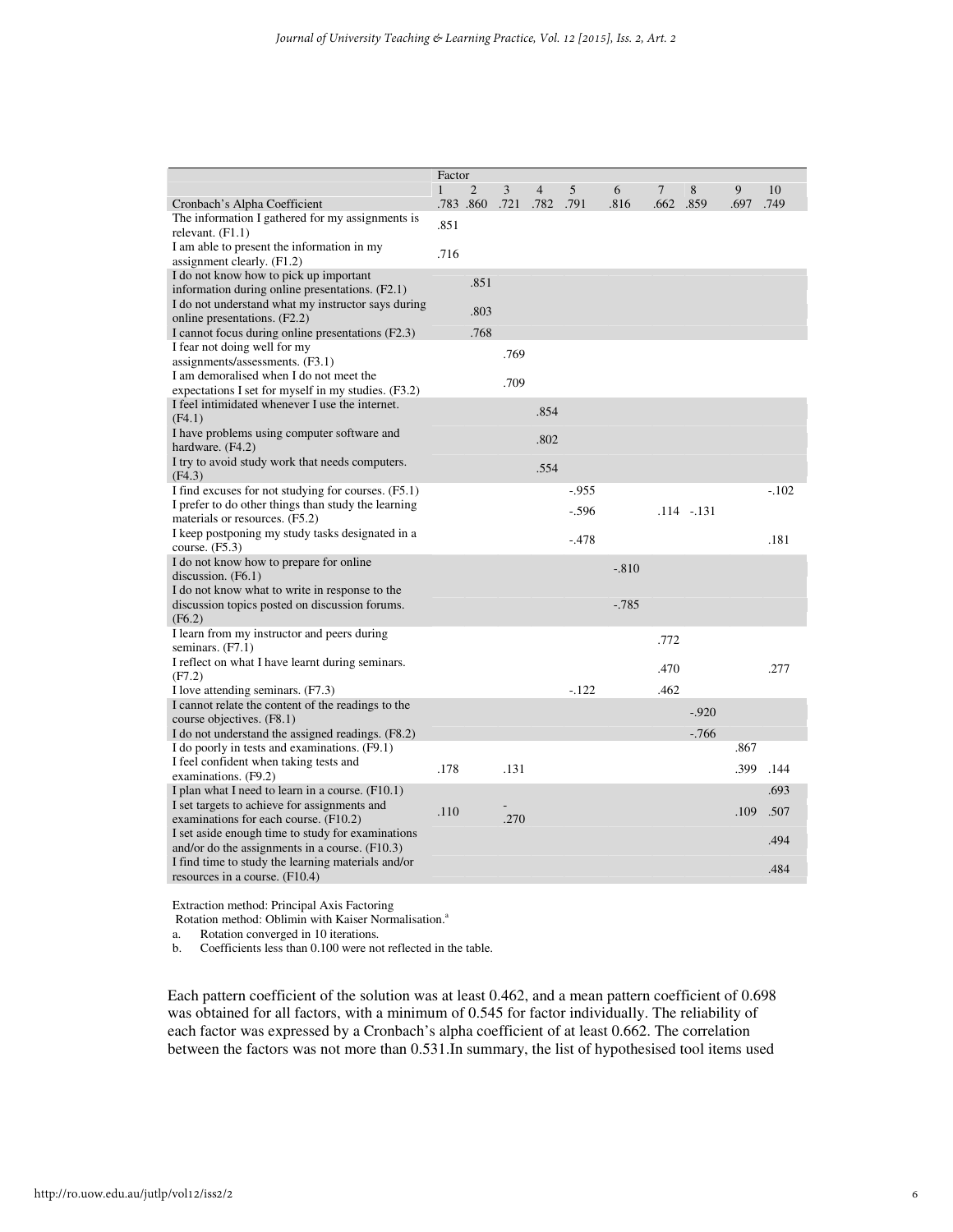to measure self-directed learning skills in this study was reduced to a 10-factor model with 26 items. The model's adequacy, content validity, discriminant validity, convergent validity and reliability were evaluated and assured in general.

#### **Fit evaluation of the model**

This stage evaluated the fit of the 10-factor model in understanding the learning needs of students in terms of their self-directed learning skills. The 10-factor model exihibited a good fit with  $\chi^2$  $(254) = 474.907$ , CFI = 0.952, RMSEA = 0.043 and RMR = 0.078. All the error variances were statistically significant. Below is the diagrammatic representation of the factors.



**Figure 1: Diagrammatic presentation of the 10-factor solution** 

In summary, the fit of the model was good, and it could be expected that it would sufficiently and validly represent the types of self-directed learning skills experienced by the students in the context of UniSIM.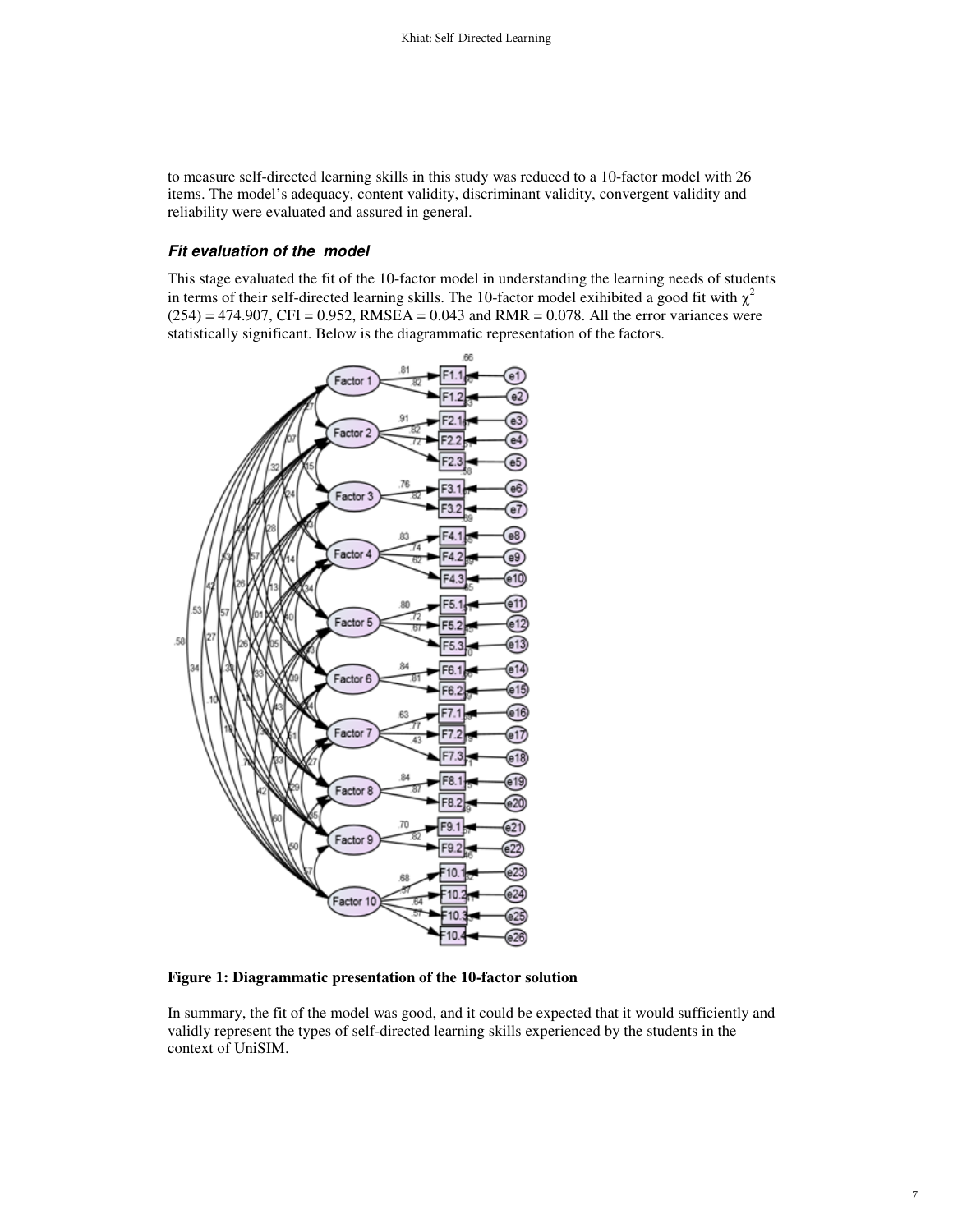## **Naming of factors**

To facilitate the implementation of the diagnostic tool, the various factors were named as shown in Table 3.

**Table 3: Names of the factors** 

| <b>FACTOR</b>  | <b>ITEM</b>                                                                           | <b>NAME</b>     | <b>DEFINITION</b>                        |
|----------------|---------------------------------------------------------------------------------------|-----------------|------------------------------------------|
|                | The information I gathered for my assignments is relevant.                            | Assignment      | Ability to plan, do and                  |
|                | (F1.1)                                                                                | Management      | score well in the Tutor                  |
|                | I am able to present the information in my assignment clearly.                        |                 | marked Assignments and                   |
|                | (F1.2)                                                                                |                 | Group Based Assignments                  |
| 2              | I do not know how to pick up important information during                             | Online Learning | Ability to learn from online             |
|                | online presentations. (F2.1)                                                          | Proficiency     | synchronous and                          |
|                | I do not understand what my instructor says during online                             |                 | asynchronous lectures and                |
|                | presentations. (F2.2)                                                                 |                 | video lectures                           |
|                | I cannot focus during online presentations (F2.3)                                     |                 |                                          |
| 3              | I fear not doing well for my assignments/assessments. (F3.1)                          | <b>Stress</b>   | Ability to handle                        |
|                | I am demoralised when I do not meet the expectations I set for Management             |                 | academic stress                          |
|                | myself in my studies. (F3.2)                                                          |                 |                                          |
| $\overline{4}$ | I feel intimidated whenever I use the internet. (F4.1)                                | Technical       | Ability in handling UniSIM               |
|                | I have problems using computer software and hardware.                                 | Proficiency     | learning management                      |
|                | (F4.2)                                                                                |                 | system                                   |
|                | I try to avoid study work that needs computers. (F4.3)                                |                 |                                          |
| 5              | I find excuses for not studying for courses. (F5.1)                                   | Procrastination | Ability to manage                        |
|                | I prefer to do other things than study the learning materials or<br>resources. (F5.2) | Management      | procrastination in learning              |
|                | I keep postponing my study tasks designated in a course.<br>(F5.3)                    |                 |                                          |
| 6              | I do not know how to prepare for online discussions. (F6.1)                           | Online          | Ability to do well in online             |
|                | I do not know what to write in response to discussion topics                          | Discussion      | discussion forums                        |
|                | posted on the discussion forums. (F6.2)                                               | Proficiency     |                                          |
| $\overline{7}$ | I learn from my instructor and peers during seminars. (F7.1)                          |                 | Seminar Learning Ability to learn during |
|                | I reflect on what I have learnt during seminars. (F7.2)                               | Proficiency     | seminars                                 |
|                | I love attending seminars. (F7.3)                                                     |                 |                                          |
| 8              | I cannot relate the content of the readings to the course                             | Comprehension   | Ability to understand                    |
|                | objectives. (F8.1)                                                                    | Competence      | readings and make study                  |
|                | I do not understand the assigned readings. (F8.2)                                     |                 | notes                                    |
| $\mathbf{Q}$   | I do poorly in tests and examinations. (F9.1)                                         | Examination     | Ability to plan, do and                  |
|                | I feel confident when taking tests and examinations. (F9.2)                           | Management      | score well in examinations               |
| 10             | I plan what I need to learn in a course. $(F10.1)$                                    | Time            | Ability to utilise study time            |
|                | I set targets to achieve for assignments and examination for                          | Management      | effectively                              |
|                | each course. (F10.2)                                                                  |                 |                                          |
|                | I set aside enough time to study for examinations and/or do                           |                 |                                          |
|                | the assignments in a course. $(F10.3)$                                                |                 |                                          |
|                | I find time to study the learning materials and/or resources in                       |                 |                                          |
|                | a course. $(F10.4)$                                                                   |                 |                                          |

### **Tool-delivery platform**

This tool was developed as an Excel-based application. The 26 items in the 10-factor model developed through the factor-analytic process were used in the diagnostic tool. After students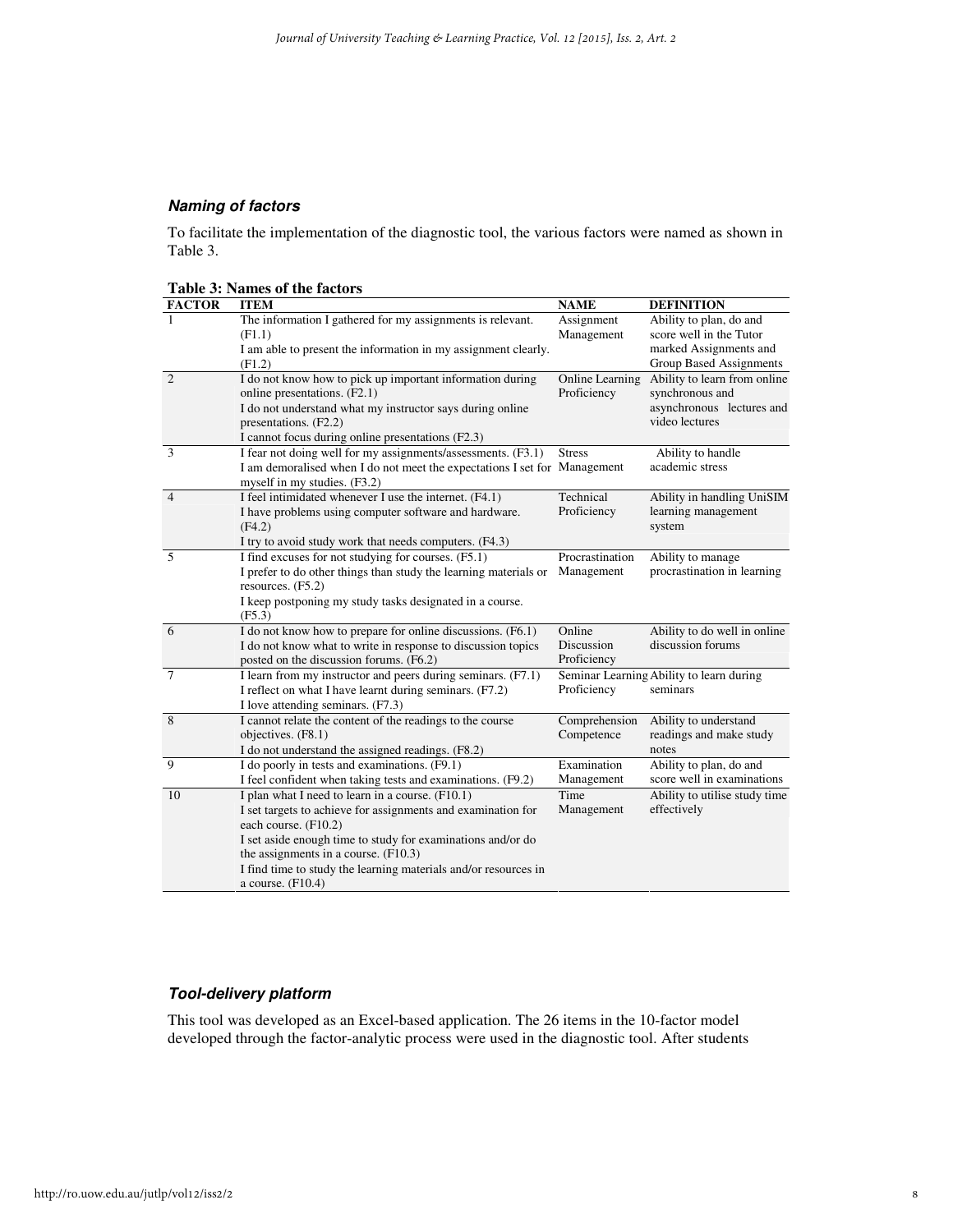completed the diagnostic tool, they were given a report on how well they had done in each of the 10 domains. The content of the report included:

- a) The respondent's mean score in each of the domains with reference from the corresponding mean score from the survey-validation population (Table 4).
- b) The domains in which the respondent might be weak, taking the mean score of the subpopulation of respondents who scored a GPA of less than 2.0 out of a total of 5.0 (Table 5).
- c) The domains in which the respondent was doing well, taking the top 30th percentile score as a reference (Table 6).

 Students who had taken the diagnostic test could then focus on strengthening the self-directed skills in which they were weak, as detailed in the report (Figure 2).

|        | Table 4: Mean score in each domain for an respondents |                     |          |               |              |                                                                                             |              |          |                                |              |                       |  |
|--------|-------------------------------------------------------|---------------------|----------|---------------|--------------|---------------------------------------------------------------------------------------------|--------------|----------|--------------------------------|--------------|-----------------------|--|
|        |                                                       |                     | Online   |               |              |                                                                                             | Online       | Seminar  |                                |              |                       |  |
|        |                                                       | Assignment learning |          | <b>Stress</b> |              | Technical Procrastination discussion learning                                               |              |          | Comprehension Examination Time |              |                       |  |
|        |                                                       |                     |          |               |              | management proficiency management proficiency management proficiency proficiency competence |              |          |                                |              | management management |  |
|        |                                                       |                     |          |               |              |                                                                                             |              |          |                                |              |                       |  |
| N      | Valid                                                 | 1219                | 1219     | 1219          | 1219         | 1219                                                                                        | 1219         | 1219     | 1219                           | 1219         | 1219                  |  |
|        | Missin                                                | $\mathbf{0}$        | $\Omega$ | $\Omega$      | $\mathbf{0}$ | $\boldsymbol{0}$                                                                            | $\mathbf{0}$ | $\theta$ | $\theta$                       | $\mathbf{0}$ | $\mathbf{0}$          |  |
|        | g                                                     |                     |          |               |              |                                                                                             |              |          |                                |              |                       |  |
| Mean   |                                                       | 4.8794              | 4.0850   | 2.4471        | 5.2382       | 4.8048                                                                                      | 4.4147       | 5.087    | 4.5422                         | 4.1579       | 5.2240                |  |
| Median |                                                       | 5.0000              | 4.0000   | 2.0000        | 5.3333       | 5.0000                                                                                      | 4.5000       | 5.000    | 4.5000                         | 4.0000       | 5.2500                |  |
| Std.   |                                                       | .95454              | 1.3924   | 1.1397        | 1.1951       | 1.22611                                                                                     | 1.3537       | .9415    | 1.18819                        | 1.2218       | .93656                |  |
|        | Deviation                                             |                     |          |               |              |                                                                                             |              |          |                                |              |                       |  |
|        | Minimum                                               | 1.50                | 1.00     | 1.00          | 1.00         | 1.00                                                                                        | 1.00         | 1.67     | 1.00                           | 1.00         | 1.75                  |  |
|        | Maximum                                               | 7.00                | 7.00     | 7.00          | 7.00         | 7.00                                                                                        | 7.00         | 7.00     | 7.00                           | 7.00         | 7.00                  |  |

## **Table 4: Mean score in each domain for all respondents**

#### **Table 5: Mean score in each domain for all respondents who had a CGPA between 0 and 2**

| What is your |      |        |                     |          |               |          |                                                                                                                                              |                |          |                                |                       |        |
|--------------|------|--------|---------------------|----------|---------------|----------|----------------------------------------------------------------------------------------------------------------------------------------------|----------------|----------|--------------------------------|-----------------------|--------|
| current      |      |        |                     |          |               |          |                                                                                                                                              |                |          |                                |                       |        |
| Cumulative   |      |        |                     |          |               |          |                                                                                                                                              |                |          |                                |                       |        |
| Grade Point  |      |        |                     | Online   |               |          |                                                                                                                                              | Online         | Seminar  |                                |                       |        |
| Average      |      |        | Assignment learning |          | <b>Stress</b> |          | Technical Procrastination discussion learning<br>management proficiency management proficiency management proficiency proficiency competence |                |          | Comprehension Examination Time | management management |        |
| (CGPA)?      |      |        |                     |          |               |          |                                                                                                                                              |                |          |                                |                       |        |
| $0-$         | N    | Valid  | 42                  | 42       | 42            | 42       | 42                                                                                                                                           | 42             | 42       | 42                             | 42                    | 42     |
| 1.9          |      | Missin | $\mathbf{0}$        | $\theta$ | $\theta$      | $\theta$ | $\mathbf{0}$                                                                                                                                 | $\overline{0}$ | $\theta$ | $\mathbf{0}$                   | $\overline{0}$        | 0      |
| 9            |      | g      |                     |          |               |          |                                                                                                                                              |                |          |                                |                       |        |
|              | Mean |        | 4.4524              | 3.8095   | 2.2262        | 4.7460   | 4.4286                                                                                                                                       | 4.1786         | 4.6429   | 4.1786                         | 3.2381                | 4.6845 |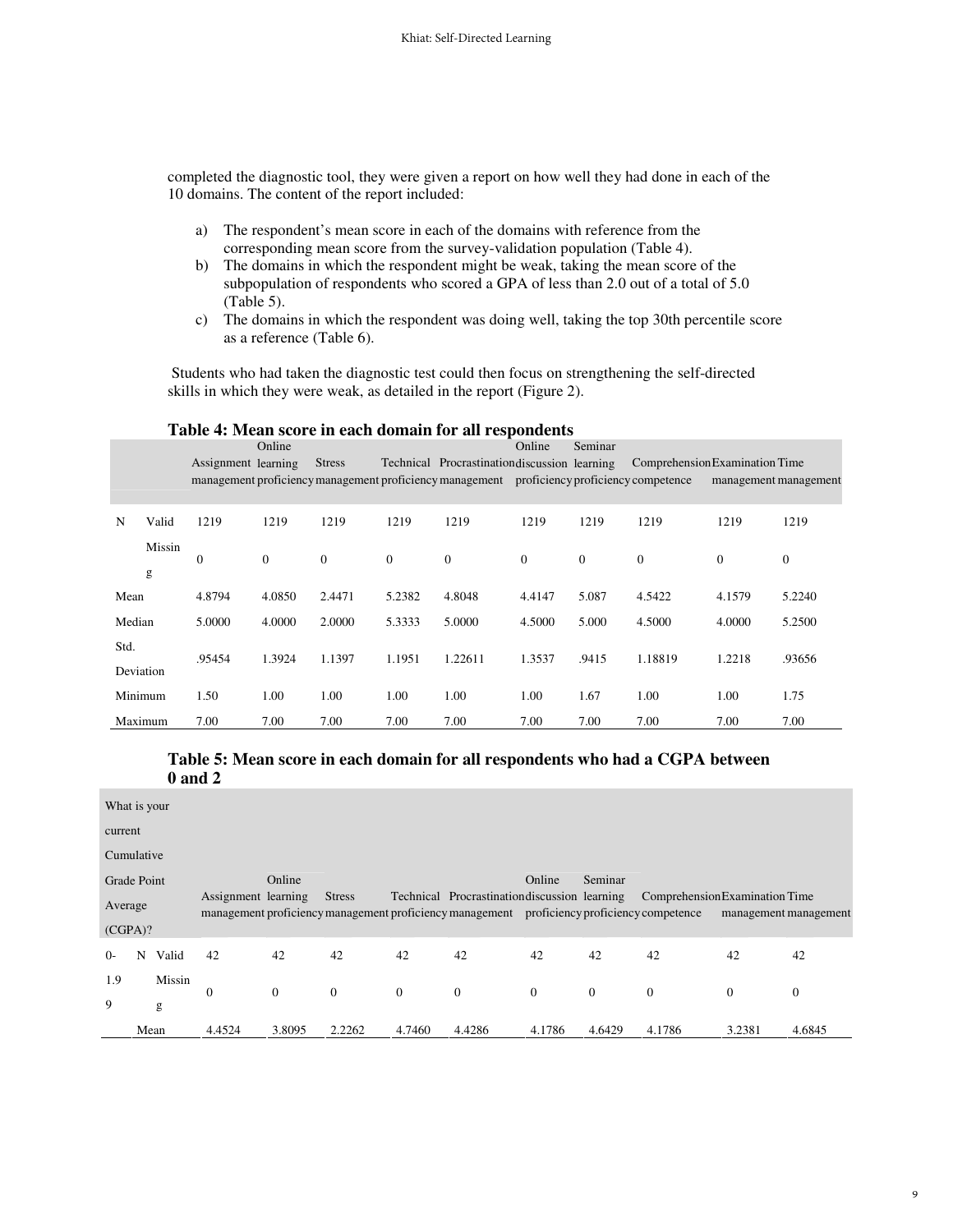|            |        |                     | Online       |                  |                  |                                                                                             | Online       | Seminar  |                                |                       |                  |
|------------|--------|---------------------|--------------|------------------|------------------|---------------------------------------------------------------------------------------------|--------------|----------|--------------------------------|-----------------------|------------------|
|            |        | Assignment learning |              | <b>Stress</b>    |                  | Technical Procrastination discussion learning                                               |              |          | Comprehension Examination Time |                       |                  |
|            |        |                     |              |                  |                  | management proficiency management proficiency management proficiency proficiency competence |              |          |                                | management management |                  |
|            |        |                     |              |                  |                  |                                                                                             |              |          |                                |                       |                  |
| N          | Valid  | 1219                | 1219         | 1219             | 1219             | 1219                                                                                        | 1219         | 1219     | 1219                           | 1219                  | 1219             |
|            | Missin | $\mathbf{0}$        | $\mathbf{0}$ | $\boldsymbol{0}$ | $\boldsymbol{0}$ | $\mathbf{0}$                                                                                | $\mathbf{0}$ | $\theta$ | $\mathbf{0}$                   | $\mathbf{0}$          | $\boldsymbol{0}$ |
|            | g      |                     |              |                  |                  |                                                                                             |              |          |                                |                       |                  |
| Percentile | 10     | 4.0000              | 2.0000       | 1.0000           | 3.6667           | 3.0000                                                                                      | 2.5000       | 3.6667   | 3.0000                         | 2.5000                | 4.0000           |
| S          | 20     | 4.0000              | 3.0000       | 1.5000           | 4.0000           | 3.6667                                                                                      | 3.0000       | 4.3333   | 3.5000                         | 3.0000                | 4.5000           |
|            | 30     | 4.5000              | 3.3333       | 2.0000           | 4.6667           | 4.0000                                                                                      | 4.0000       | 4.6667   | 4.0000                         | 3.5000                | 4.7500           |
|            | 40     | 4.5000              | 4.0000       | 2.0000           | 5.0000           | 4.3333                                                                                      | 4.0000       | 5.0000   | 4.0000                         | 4.0000                | 5.0000           |
|            | 50     | 5.0000              | 4.0000       | 2.0000           | 5.3333           | 5.0000                                                                                      | 4.5000       | 5.0000   | 4.5000                         | 4.0000                | 5.2500           |
|            | 60     | 5.0000              | 4.3333       | 2.5000           | 6.0000           | 5.3333                                                                                      | 5.0000       | 5.3333   | 5.0000                         | 4.5000                | 5.5000           |
|            | 70     | 5.5000              | 5.0000       | 3.0000           | 6.0000           | 5.6667                                                                                      | 5.5000       | 5.6667   | 5.0000                         | 5.0000                | 5.7500           |
|            | 80     | 6.0000              | 5.3333       | 3.0000           | 6.3333           | 6.0000                                                                                      | 6.0000       | 6.0000   | 6.0000                         | 5.0000                | 6.0000           |
|            | 90     | 6.0000              | 6.0000       | 4.0000           | 6.6667           | 6.3333                                                                                      | 6.0000       | 6.0000   | 6.0000                         | 6.0000                | 6.2500           |

## **Table 6: Percentile values of each factor**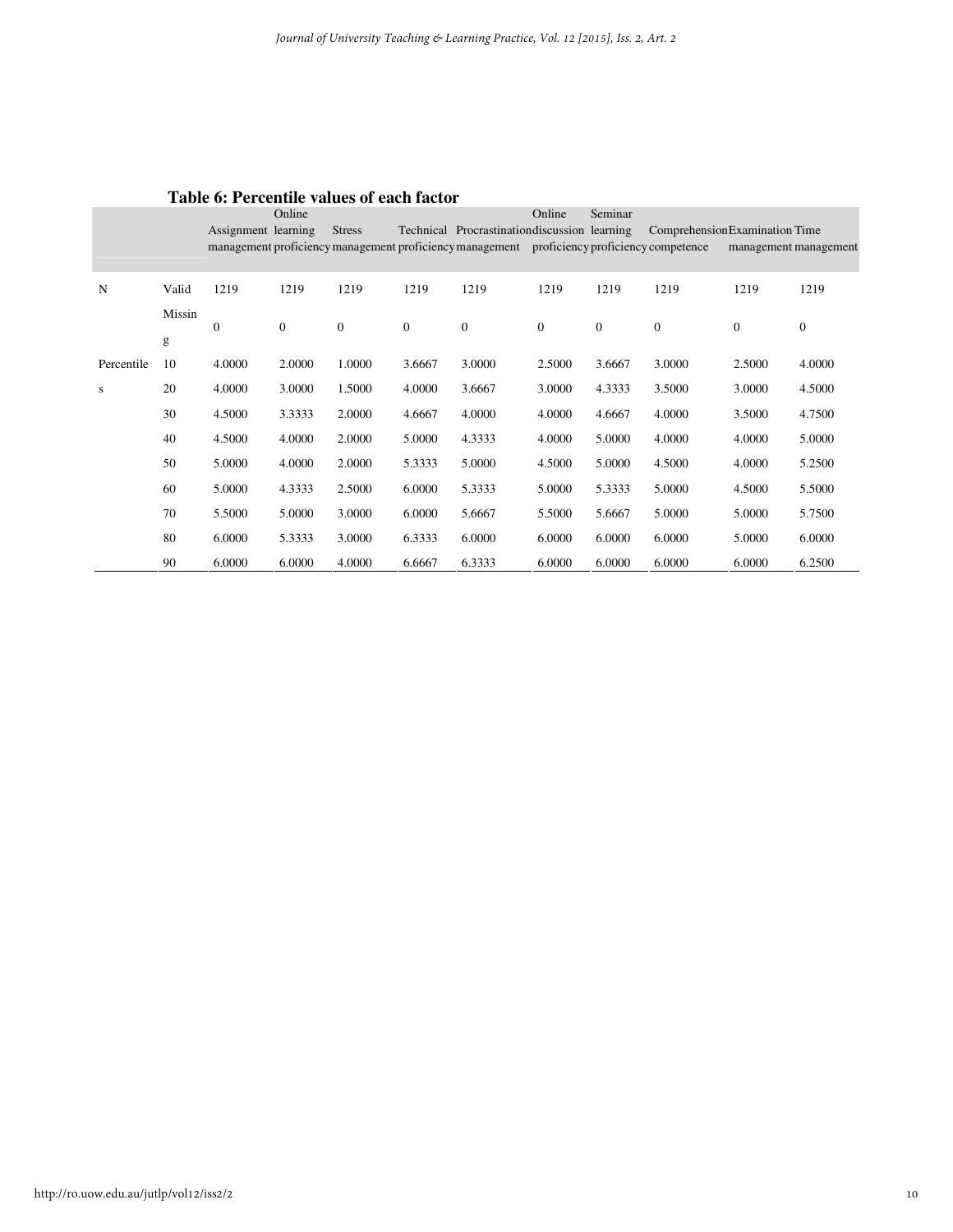| students of different academic competence, in terms of CGPA.<br>Average score of |                          |                                   |                                                     |                                                                                                                                            |  |  |  |  |  |  |
|----------------------------------------------------------------------------------|--------------------------|-----------------------------------|-----------------------------------------------------|--------------------------------------------------------------------------------------------------------------------------------------------|--|--|--|--|--|--|
|                                                                                  | Your                     | <b>The</b><br>sample's<br>average | participants in<br>sample who did<br>not do well in |                                                                                                                                            |  |  |  |  |  |  |
| Study and self-regulation                                                        | average                  | score                             | studies (CGPA                                       |                                                                                                                                            |  |  |  |  |  |  |
| skill                                                                            | score                    | $(N=1,219)$                       | less than 2)                                        | Description of each domain                                                                                                                 |  |  |  |  |  |  |
|                                                                                  | 7 (very high competence) |                                   | Scores range from 1 (very low competence) to        |                                                                                                                                            |  |  |  |  |  |  |
| Assignment management                                                            | 7.0                      | 4.9                               | 4.5                                                 | Assignment management refers to your<br>ability to plan, do and score well in your<br>TMAs and GBAs.                                       |  |  |  |  |  |  |
| <b>Online learning proficiency</b>                                               | 6.3                      | 4.1                               | 3.8                                                 | Online learning proficiency refers to your<br>ability to learn from online synchronous<br>and asynchronous lectures and video<br>lectures. |  |  |  |  |  |  |
| <b>Stress management</b>                                                         | 6.5                      | 2.4                               | 2.2                                                 | Stress management refers to how well you<br>handle academic stress.                                                                        |  |  |  |  |  |  |
| <b>Technical proficiency</b>                                                     | 1.7                      | 5.2                               | 4.7                                                 | Technical proficiency refers to your ability<br>to handle the UniSIM learning-<br>management system.                                       |  |  |  |  |  |  |
| <b>Procrastination management</b>                                                | 1.0                      | 4.8                               | 4.4                                                 | Procrastination management refers to how<br>well you manage procrastination in<br>learning.                                                |  |  |  |  |  |  |
| <b>Online discussion proficiency</b>                                             | 6.5                      | 4.4                               | 4.2                                                 | Online discussion proficiency refers to<br>your ability to do well in online discussion<br>forums.                                         |  |  |  |  |  |  |
| Seminar learning proficiency                                                     | 6.3                      | 5.1                               | 4.6                                                 | Seminar learning proficiency refers to how<br>effectively you learn during seminars.                                                       |  |  |  |  |  |  |
| <b>Comprehension competence</b>                                                  | 7.0                      | 4.5                               | 4.2                                                 | Comprehension competence refers to your<br>ability to understand your readings and<br>make study notes.                                    |  |  |  |  |  |  |
| <b>Examination management</b>                                                    | 6.5                      | 4.2                               | 3.2                                                 | Examination management refers to your<br>ability to plan, do and score well in your<br>examinations.                                       |  |  |  |  |  |  |
| Time management                                                                  | 1.5                      | 5.2                               | 4.7                                                 | Time management refers to your ability to<br>use your study time effectively.                                                              |  |  |  |  |  |  |

B) The two tables below shows the areas where you are performing well or you might be lacking.

| You are doing well in these areas,<br>as your average score belongs to the                 | <b>Assignment</b><br>management     | Online<br>learning<br>proficiency         | <b>Stress</b><br>management |                                  |                                   |
|--------------------------------------------------------------------------------------------|-------------------------------------|-------------------------------------------|-----------------------------|----------------------------------|-----------------------------------|
| top 30% score in the sample.                                                               | Online<br>discussion<br>proficiency | <b>Seminar</b><br>learning<br>proficiency | Comprehension<br>competence | <b>Examination</b><br>management |                                   |
|                                                                                            |                                     |                                           |                             |                                  |                                   |
| You might need some help in these<br>areas, as your average score is                       |                                     |                                           |                             | <b>Technical</b><br>proficiency  | <b>Procrastination management</b> |
| equivalent to or less than those in<br>the sample who did not do well in<br>their studies. |                                     |                                           |                             |                                  | Time management                   |

**Figure 2: Learning-diagnostic test report**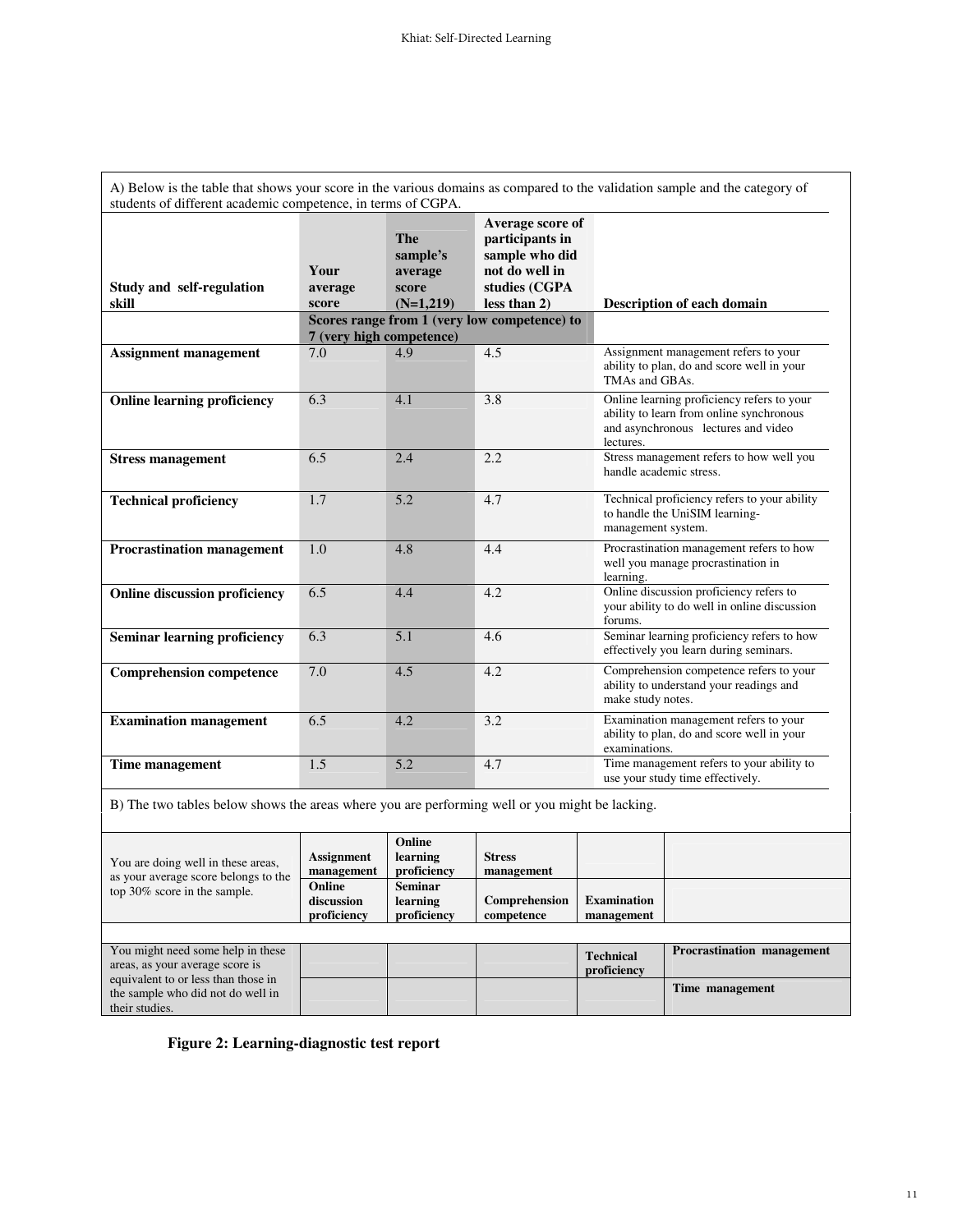## **Conclusion**

This research detailed the design and validation of a learning-diagnostic tool that aims to help students do well in their learning journey at UniSIM. This learning-diagnostic tool serves as the first line of self-diagnosis for students to understand their own learning needs. However, it should be kept in mind that this tool cannot be the sole mechanism to help students identify their weaknesses in self-directed learning skills. At UniSIM, a comprehensive network of detection and intervention, operated by associate faculty members, instructors and counsellors, is available to help students who are not performing well in their learning.

## **References**

Ambrose, S, Bridges, M, DiPietro, M, Lovett, M & Norman, M 2010. *How Learning Works: Seven Research-Based Principles for Smart Teaching*, Jossey-Bass, San Francisco.

Baker, S, Chard, D, Ketterlin-Geller, L, Apichatabutra, C & Doabler, C 2009. Teaching writing to at-risk students: The quality of evidence for self-regulated strategy development. *Exceptional Children,* vol 75, pp. 303-318.

Brockett, R G, Hiemstra, R 1991. *Self-direction in Learning: Perspectives in Theory, Research, and Practice*, Routledge, London.

Byrd, K L & Macdonald, G 2005. Defining college readiness from the inside out: First-generation college student perspectives. *Community College Review,* vol. 33, no. 1, 22-30.

Candy, P C 1991. *Self-Direction for Lifelong Learning. A Comprehensive Guide to Theory and Practice*, Jossey-Bass, San Francisco.

Caffarella, R S 1993. Self-directed learning. *New Directions for Adult and Continuing Education*, 1993, pp. 25-35.

Cleary, T, Platten, P & Nelson, A 2008. Effectiveness of the self-regulation empowerment program with urban high school students. *Journal of Advanced Academics,* vol. 20, pp. 70-107.

Cofer, J & Somers, P 2000. Within-year persistence of students at two-year colleges. *Community College Journal of Research and Practice*, vol. 24, no. 10, pp. 785-807.

Derby, D & Smith, T 2004. An orientation course and community college retention. *Community College Journal of Research and Practice*, vol. 28, pp. 763-773.

Doyle, T 2008. *Helping Students Learn in a Learner-Centered Environment. A Guide to Facilitating Learning in Higher Education*, Stylus, Sterling, VA.

Duijnhouwer, H, Prins, F J & Stockking, K M 2010. Progress feedback effects on students' writing mastery goal, self-efficacy beliefs, and performance. *Educational Research and Evaluation*, vol. 16, pp. 53-74.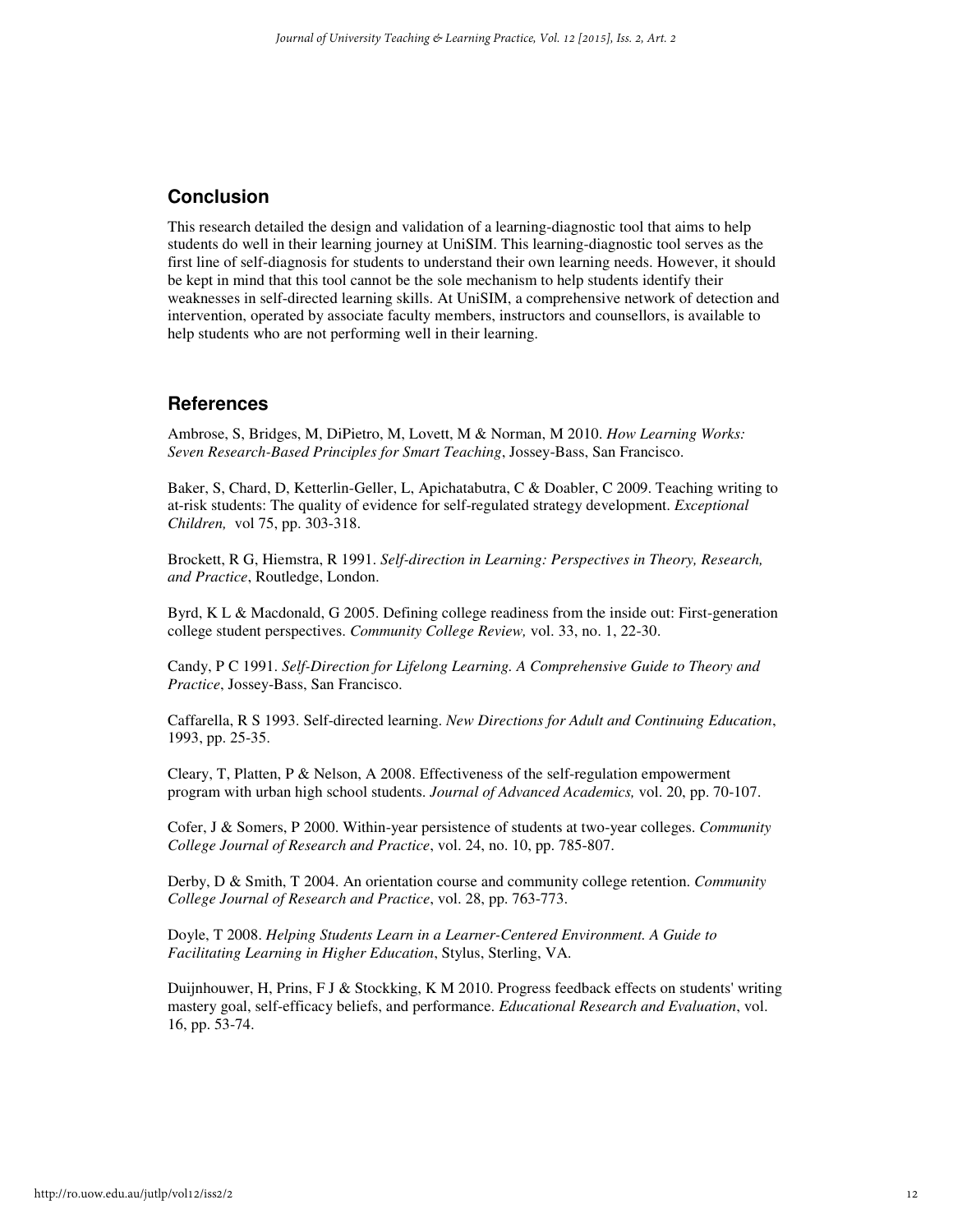Garrison, D R 1997. Self-directed learning: toward a comprehensive model. *Adult Education Quarterly*, vol. 48, no. 1, pp. 18-33.

Gibson, M, Hauf, P & Long, B S 2011. Reflective practice in service learning: Possibilities and limitations. *Education & Training*, vol. 53, no. 4, pp. 284-296.

Graham, S & Harris, K R 2005. Improving the writing performance of young struggling writers: Theoretical and programmatic research from the Center on Accelerating Student Learning. *Journal of Special Education*, vol. 39, no. 1, pp. 19-33.

Hofer, B, Yu, S & Pintrich, P 1998. Teaching college students to be self–regulated learners. In Schunk, D & Zimmerman, B (eds.), *Self-regulated Jearning: From teaching to self-reflective practice,* pp. 57-85, Guilford Press, New York.

Howell, C L 2001. Facilitating responsibility for learning in adult community college students*. Catalyst,* vol. 32, no. 1, pp. 18-20.

Jossberger, H, Brand-Gruwel, S, Boshuizen, H & Wiel, M 2010. The challenge of self-directed and self-regulated learning in vocational education: a theoretical analysis and synthesis of requirements. *Journal of Vocational Education and Training*, vol. 62, no. 4, pp. 415-440.

Knox, A B 1986. *Helping Adults Learn*, Jossey-Bass, San Francisco.

Knowles, M S 1975. *Self-directed Learning*, Association Press, New York.

Knowles, M, Holton, E F & Swanson, R A 2005. *The Adult Learner: The definitive classic in* 

*adult education and human resource development* (6th ed.), Elsevier, Burlington, MA.

Labuhn, A S, Zimmerman, B J & Hasselhorn, M 2010. Enhancing students' self-regulation and mathematics performance: The influence of feedback and self-evaluative standards. *Metacognition and Learning*, vol. 5 no. 2, pp. 173-194.

Lee, J Q, McInerney, D M & Liem, G A 2010. The relationship between future goals and achievement goal orientations: An intrinsic-extrinsic motivation perspective. *Contemporary Educational Psychology*, vol. 35, no. 4, pp. 264-279.

Merriam, S B 2001. Andragogy and self-directed learning. *New Directions for Adult and Continuing Education,* vol. 89, pp. 3-14.

Merriam, S B & Caffarella, R S 1999. *Learning in Adulthood*, Jossey-Bass, San Francisco.

Newman, R 2008. Adaptive and nonadaptive help seeking with peer harassment: An integrative perspective of coping and self-regulation. *Educational Psychologist,* vol. 43, pp. 1-15.

Patrick, H, Ryan, A M & Kaplan, A 2007. Early adolescents' perceptions of the classroom social environment, motivational beliefs, and engagement. *Journal of Educational Psychology*, vol. 99, no. 1, pp. 83-98.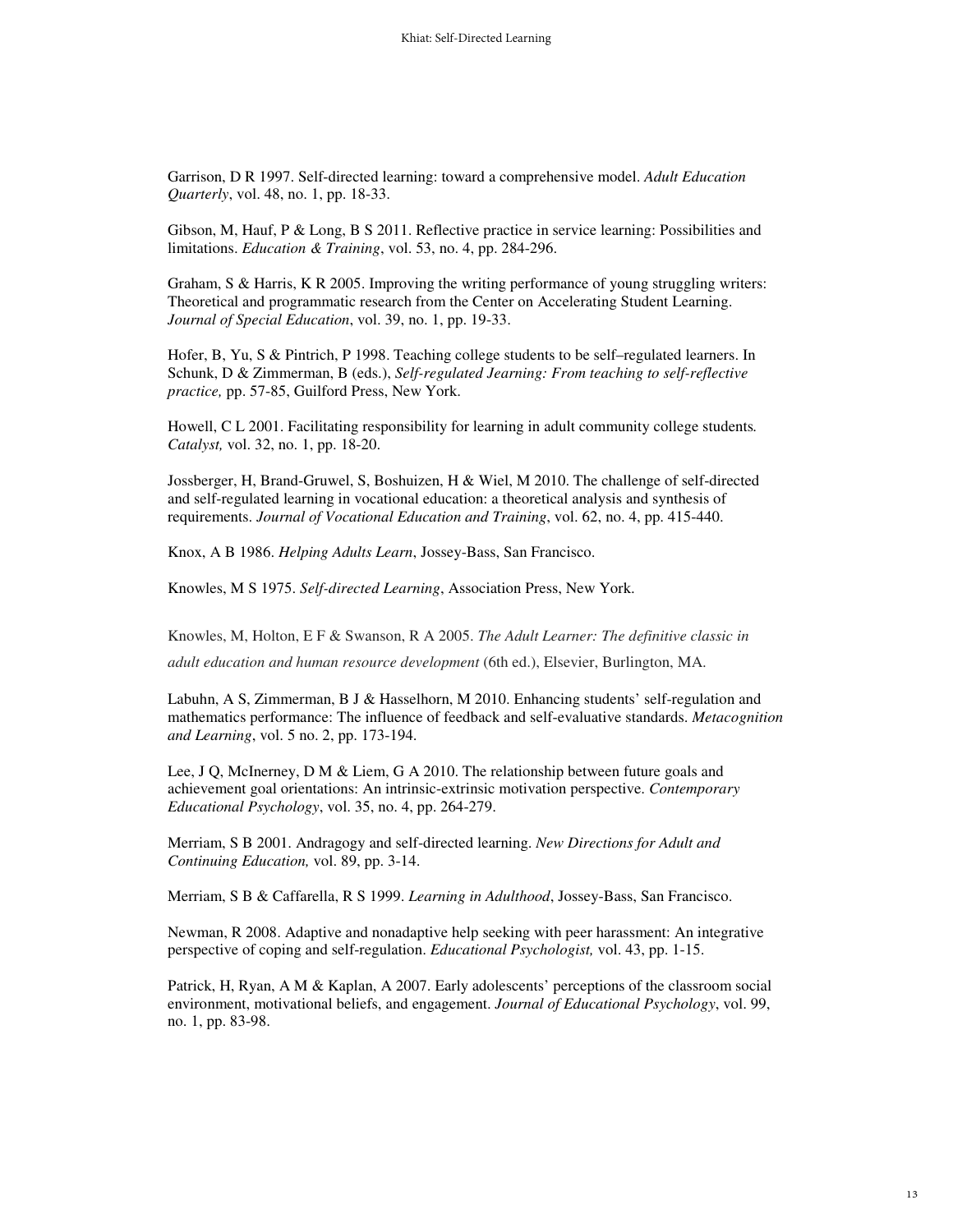Pintrich, P 2000. Multiple goals, multiple pathways: The role of goal orientation in learning and achievement. *Journal of Educational Psychology*, vol. 92, pp. 544-555.

Pintrich, P 2004. A conceptual framework for assessing motivation and self–regulated learning in college students. *Educational Psychology Review*, vol. 16, pp. 385-407.

Paris, S G & Paris, A H (2001). Classroom applications of research on self-regulated learning. *Educational Psychologist*, 36, 89-91.

Perels, F, Dignath, C & Schmitz, B 2009. Is it possible to improve mathematical achievement by means of self-regulation strategies? Evaluation of an intervention in regular math classes. *European Journal of Psychology of Education*, vol. 24, pp. 17-31.

Pressley, M & Woloshyn, V 1995. *Cognitive strategy instruction that really improves children's academic performance* (2nd ed.), Brookline, Cambridge, MA.

Robertson, J 2011. The educational affordances of blogs for self-directed learning. *Computers and Education*, vol. 57, pp. 1628-1644.

Saks, K & Leijen, Ä 2014. Distinguishing Self-Directed and Self-Regulated Learning and Measuring them in the E-learning Context. *Procedia – Social and Behavioral Sciences*, vol. 112, pp. 190- 98.

Schunk, D H 1996. Goal and self-evaluative influences during children's cognitive skill learning. *American Educational Research Journal*, vol. 33, pp. 359-382.

Schunk, D H 2001. Social cognitive theory and self-regulated learning. In Zimmerman, B J & Schunk, D H (eds.), *Self-regulated Learning and Academic Achievement: Theoretical Perspectives*, Lawrence Erlbaum Associates, Mahwah, NJ.

Vander Zanden, J W, Crandell, T L & Crandell, C H 2007. *Human Development* (8th ed.), McGraw-Hill Higher Education, Boston.

Wang, M T & Holcombe, R 2010. Adolescents' perceptions of school environment, engagement, and academic achievement in middle school. *American Educational Research Journal*, vol. 47, no. 3, pp. 633-662.

Wigfield, A, Guthrie, J, Perencevich, K, Taboada, A, Klauda, S, McRae, A & Barbosa, P 2008. Role of reading engagement in mediating effects of reading comprehension instruction on reading outcomes. *Psychology in the Schools*, vol. 45, pp. 432-445.

Zimmerman, B J (2000). Attaining self-regulation: A social cognitive perspective. In Boekaerts, M, Pintrich, P R & Zeidner, M (eds.), *Handbook of Self-regulation*, Academic Press, San Diego.

Zimmerman, B J 2004. Sociocultural influence and students' development of academic selfregulation: A social-cognitive perspective. In McInerney, D M & Van Etten, S (eds.), *Big Theories Revisted* (pp.139-164), Information Age, Greenwich, CT.